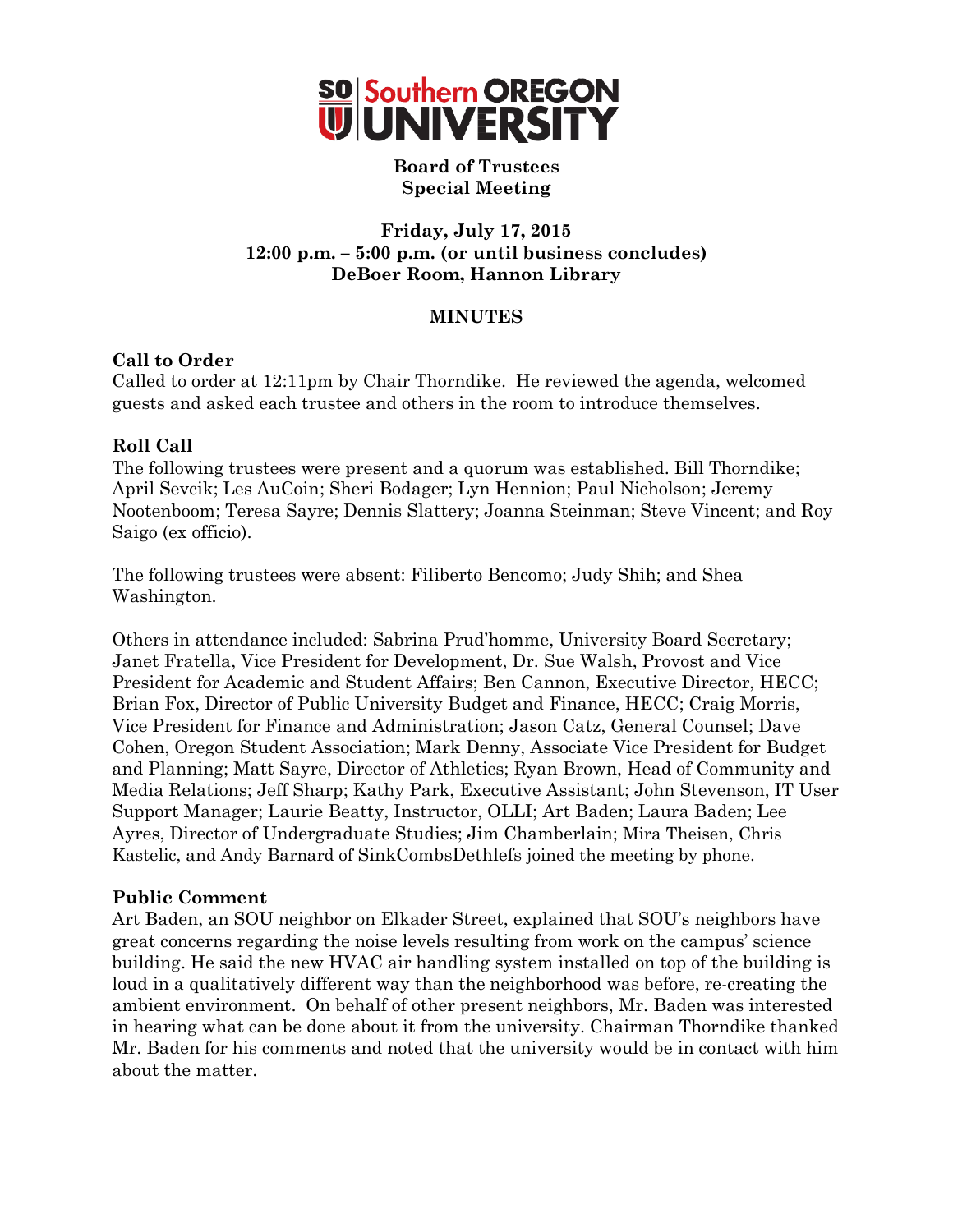## **Lunch and Campus Events Update**

Introducing the topic of the McNeal Pavilion and Student Recreation Center Project, Craig Morris noted designs and cost estimates came back and now the project is over budget, significantly; so, it is necessary to cut back and explore a still functional and spectacular building.

The architects of SinkCombsDethlefs presented conceptual designs and elevations of the Student Recreation Center (SRC) and McNeal Pavilion Renovation Design. Mr. Bernard first presented the McNeal Pavilion showing the footprint of the new building and surrounding grounds pointing out parking to the west and the stadium to the north. He highlighted important considerations: 1) The SRC is a prominent part of the project and would be coordinated closely with the student residences; 2) Service components would be located on the stadium side of the project as managing loading and access is important; 3) The design allows for movement of people toward stadium as a spectator route for stadium goers.

A visual of the explanation and a conceptual view from The Hawk and McLoughlin Hall were displayed. He next covered the color-coded main level floor plan and described the lobby entrance as a point of control into the SRC including a rock climbing wall, cycling repair center, locker rooms, gymnasium and storage. The fitness center level is open and has visibility down to the lobby and other areas. Group exercise rooms and a suspended running track are also features of the SRC.

The McNeal Pavilion project was shown next with particular attention paid to academic offices and special considerations for offering a sense of accessibility between the students and faculty/staff as well as inclusiveness into the entrance. The suite of classrooms has access through the lobby and back hallway. This level has restrooms central during daytime use and when it becomes an event venue there will be accessibility to a box office and central restrooms with controlled access from the rest of the project. There is an access hallway behind the seating on the upper concourse instead of passage in front, for "top-loading" the gym and a smaller entrance on the other side for ground-loading the gym's event-goers.

Many design considerations were discussed by the architects to ensure access, security, student interaction, functional sports locker rooms, and special use spaces such as a sports medicine suite, equipment storage, laundry, wrestling gym, and more. Answering Trustee Nicholson's inquiry about gender-neutral locker rooms, Ms. Thiesen said there is a flexible locker room for this purpose.

Trustee Vincent acknowledged that the project would need to be LEED certified and if there was incremental cost to this. Mr. Morris informed him that all state buildings must be built to LEED silver standards and the project will be LEED gold certified. Mr. Barnard noted the incremental costs as minimal.

Answering further questions from Trustees Vincent and Nicholson, the following were confirmed: the project had a planning review on July 1st and the project was approved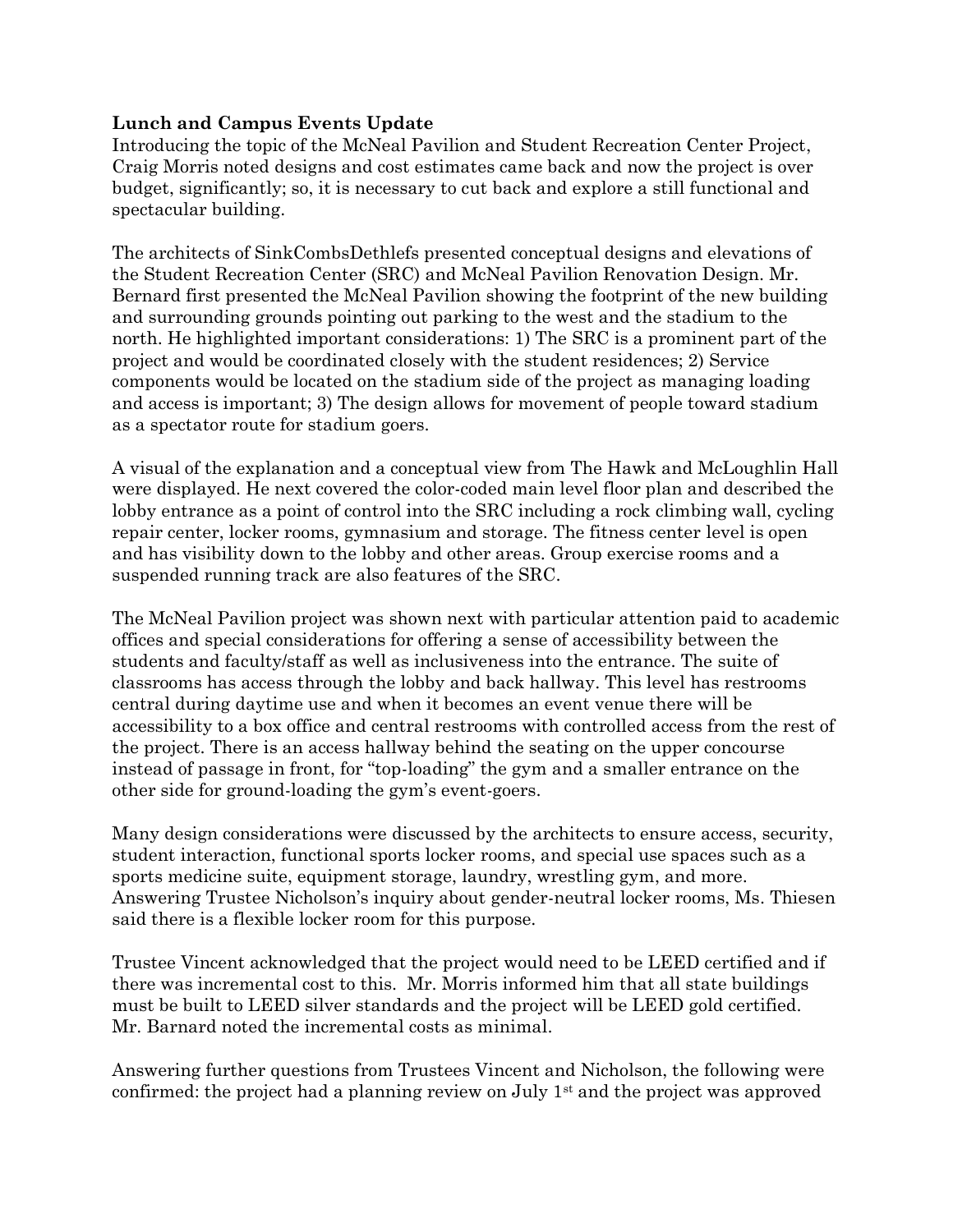without modifications; there were no neighborhood items requiring mitigation such as the one Mr. Baden introduced during public comment; and that despite concerns about Ashland's height ordinances and square footage limits, the project's dimensions, footprint, and total square footage were submitted and were part of the approval. Trustee Nicholson encouraged the architects to double-check these requirements. Concluding the item, Mr. Morris answered trustees that going back to the legislature might be a possibility but relying on such funding would require postponing the project.

#### **Education Item**

President Saigo introduced the Higher Education Coordinating Commission (HECC) Overview and the Public University Funding Model items to be presented by Ben Cannon and Brian Fox. President Saigo thanked the HECC leaders for taking the time to give a HECC orientation to SOU's trustees. Mr. Cannon thanked the president and chair for the opportunity to visit and present to the campus, noting that together, we are learning our way through this unchartered territory and the board represents new authority in the state's public higher education and investment. Today they would discuss who the HECC is, what they do, focus subsequently on allocation of state funding, and monitoring and reporting on the conditions.

Mr. Cannon first described the state's high goal: by 2025, 40 percent of adult Oregonians will hold a bachelor's degree, 40 percent will have an associate's degree or a meaningful post-secondary certificate, and all adult Oregonians will hold a high school diploma. He showed how the state currently measures up against this goal. Chair Thorndike asked what can be done to the community college system to make it a better feeder. Mr. Cannon noted that attracting otherwise non-attenders and shifting them to four-year universities will help. Part of the issue is that students are enrolling but haven't earned a certificate or degree or otherwise reached completion.

The next broad objective for the conversation was "clear pathways" and discussion of the pipeline between high school and post-secondary degree completion; college completion rates for recent Oregon high school graduates; and paths that end too soon (or take too long). The take-away was that many enroll and not enough complete. Mr. Cannon described the statutory roles of the HECC in this area to approve degrees/ programs; articulate institutions; coordinate initiatives; and convene pathways to completion such as transfer, developmental education, and dual credit programs.

The final broad objective for Mr. Cannon's portion of the presentation was, "investment in outcomes." He defined HECC's statutory role in this area as planning the state budget, allocating state funding, funding strategic initiatives, and improving affordability. He discussed several topics: the state's public university funding history; state appropriations per student; appropriation differences from the U.S. average; the shift of costs from the state to students; funding allocation trends in enrollment and outcomes; per student state funded grant aid; state need-based aid per student; lower college completion rates for students in poverty (regardless of academic skill level); and affordability opportunities to combat declining rates in many of these areas.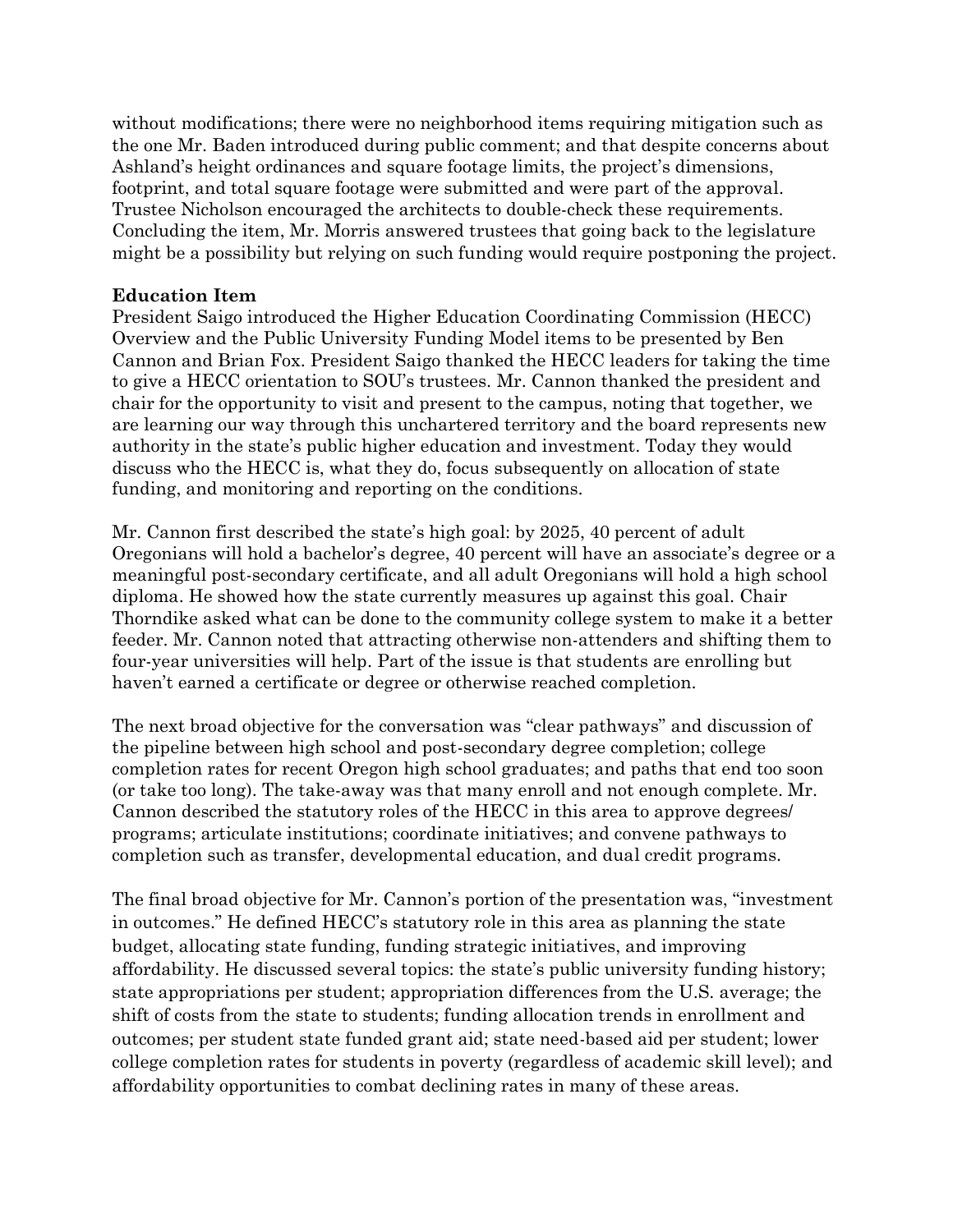Brian Fox continued, describing HECC's organizational structure and the full commission. Chair Thorndike inquired about the logic of voting versus nonvoting members. Mr. Cannon noted that it is a political compromise, in that, those working for or attending an institution would not vote and normal turnover was expected among the commissioners.

Mr. Fox described how the HECC allocates dollars and the shift to more of an outcomes-based funding (OBF) model instead of the traditional enrollment-based model. The OBF model defined, links the distribution of state funding to state education attainment goals; directs state investment to completions; is designed to reward and reinforce student success and support services; and is focused on achieving equity goals. He further described common concerns with the model, compared enrollment and outcomes funding distributions; and described design principles for performance funding.

Oregon's resource allocation method (RAM) and the HECC's student success and completion model (SSCM) for funding both were reviewed. He also described transition mechanisms in place to smooth the transition from RAM to SSCM funding. The allocation methods for the new funding model include mission differentiation allocation, activity based allocation, and the completion-focused allocation. Much discussion took place with trustees about the funding model and impacts on SOU. Mr. Fox talked about the transition process to the new funding model, the evaluation framework and the timeline. He then reviewed how this looks for each institution and talked about enrollment and completions by institution as well as proportional funding by institution. Mr. Fox presented the 2015 funding allocation across all of the Oregon public universities based on credit hour completions, mission differentiation, and regional support. He concluded with 2016 preliminary funding and compared 2015 and 2016 estimated funding increases.

## **Legislative Update**

Liz Shelby provided a brief legislative update, starting with the high level successes. The seven public universities received \$700 million of the \$755 million requested and will return in the January session to request the additional \$55 million. Approximately \$30 million of that is to be used for student success programs.

For 2016-2017, there is a three percent cap on tuition for all institutions unless they go to the legislative assembly and the HECC for permission to exceed that amount. An exception is for those institutions already working with the HECC on retrenchment plans.

Institutions are anticipating a \$140 million budget for an Oregon Opportunity Grant, which would allow undocumented students to get funding as resident students. Prior to this legislative session, these students were not eligible for the funds.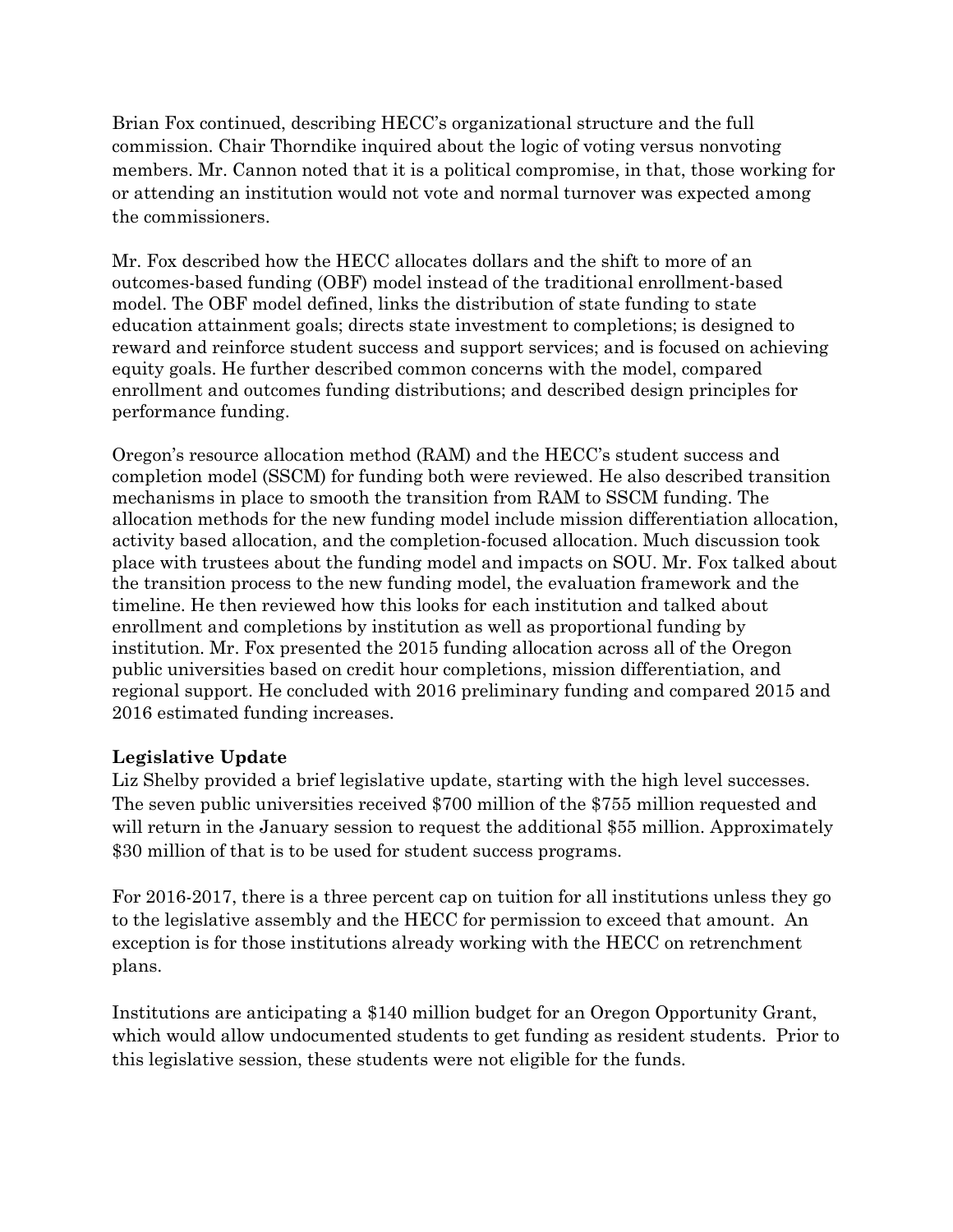The institutions will receive approximately \$8 million in Sports Action Lottery funding, which is \$3 million less than one percent of the lottery fund. The \$8 million will be divided so the two larger institutions are capped at \$1 million and the remaining \$6 million is distributed by a formula to the other five institutions. This will be an increase to the SOU athletics program by \$50,000 to \$100,000. Graduate student scholarships are in this allocation.

SOU requested \$4.8 million for upgrades to Britt Hall. As the welcome center for prospective and new students, it does not present well. The request was approved and those bond funds will be available in the spring of 2017.

There was a one-time, special purpose appropriation set aside by the legislature to settle negotiations with the classified union.

Ms. Shelby mentioned several other items of special interest in the legislature: free community college will begin in 2016; the sunset of the Oregon Investment Board; reciprocity agreements with other states for delivery of online courses; SOU served as the model for several sexual assault-related bills; priority registration for veterans; a small bit of funding exists to explore open source textbooks; House Concurrent Resolution 17 was introduced and quickly passed to honor the national success of the SOU football team; and Senate Bill 418 (which initially started as SB 84) was passed, which has the HECC studying how to create standard opportunities for accelerated learning.

With this being the first time the seven universities were not part of OUS, Ms. Shelby mentioned how well they all worked together to achieve common goals, noting that legislators commented that the seven worked extraordinarily well together. In particular, she mentioned the vice presidents for finance and administration, the provosts, other university personnel, Mark Denney who did fiscal impact statements, and the trustees who made phone calls and testified on behalf of SOU. She also stated that a lobbying firm was working on behalf of the universities this time, which was of assistance in Salem.

# **Academic and Student Affairs Committee Report**

Committee Chair Sayre summarized the most recent committee meeting. They welcomed Sheri Bodager to the committee. Dr. Jody Waters talked to the committee about the accreditation process and timeline and what still needs to be done. The group learned how critical accreditation is to the university in terms of federal student loans, degree programs, faculty recruitment, and other considerations. Lisa Garcia-Hanson presented the enrollment drivers website and gave an enrollment update. The committee also discussed a draft proposal for approving new programs, which the committee will review again and then bring forward to the board for approval. Finally, the committee will not meet in August and will resume regular meetings in September.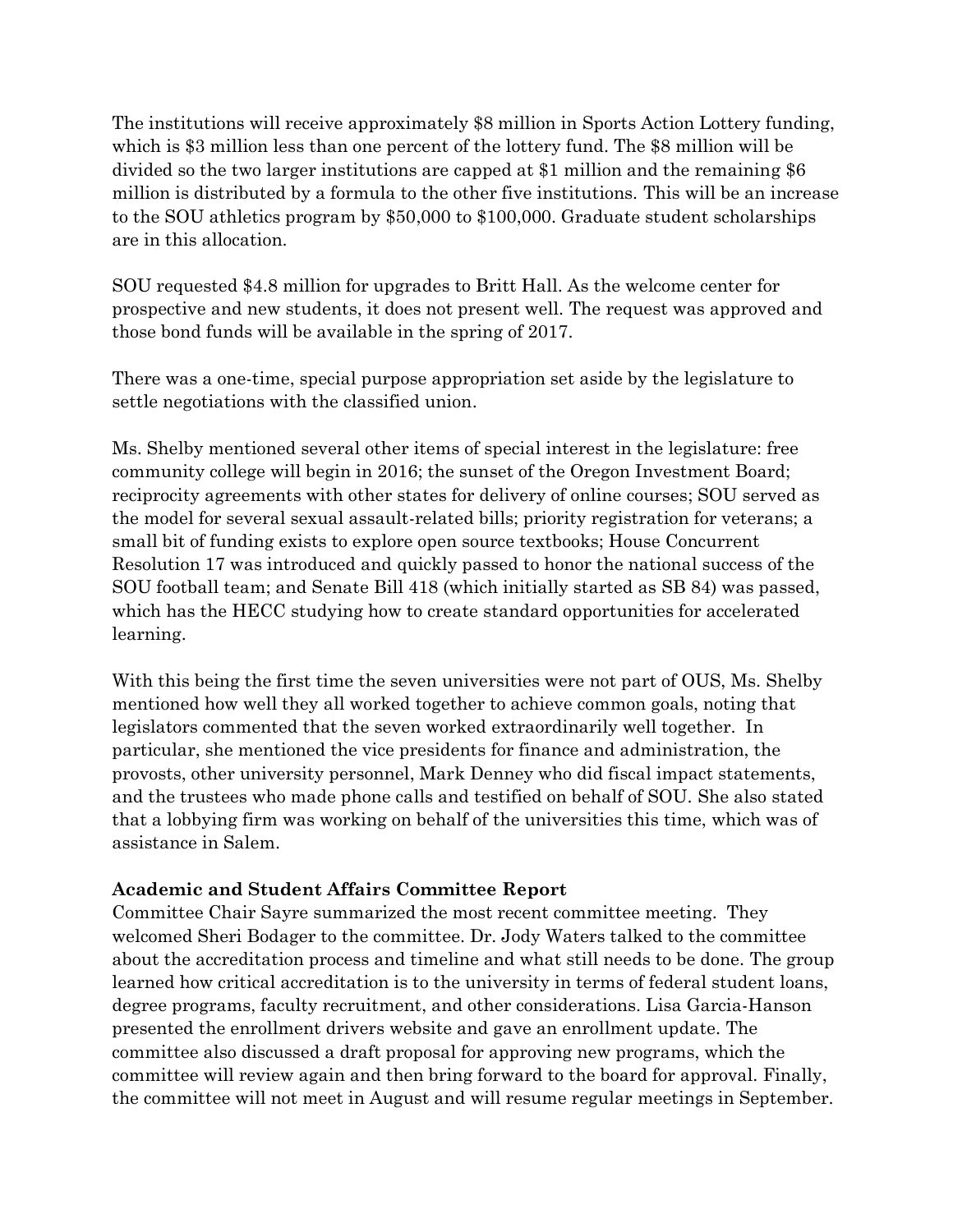## **Finance Committee Report**

Committee Chair Nicholson summarized the items of the most recent committee meeting. Mr. Morris provided a brief update and Lisa Garcia-Hanson presented the enrollment drivers website and gave an enrollment update. Mr. Morris and Dr. Walsh are working on new initiatives to increase enrollment mentioning that of the \$30 million that Ms. Shelby referenced, SOU will get about \$1.2 million, which is \$582,000 over next two years of the biennium. It is less than SOU should get proportionately, but it is the way the numbers work. The committee discussed the McNeal project and the money that the legislature has set aside to support negotiations with the union for the classified staff.

He noted the athletics program has a negative fund balance; Mr. Morris and his team will analyze the issue then bring it to the Finance Committee at a future meeting. Also at a future meeting, the committee will learn more about other personnel expenses (fringe costs) since they comprise a significant portion of SOU's budget.

Mr. Morris has been approached by a developer interested in building a hotel on campus. Prior to having any further conversations with the developer, he wanted to bring the issue before the board. President Saigo as well as Trustees Slattery, Hennion and AuCoin voiced their concerns with the idea.

Finally, the committee looked into the budget in great detail and the financial picture for the next couple of years.

# **Executive and Audit Committee Report**

Chair Thorndike informed the board that in the last week of system governance, OUS provided his evaluation and self-evaluation. Chair Thorndike talked with the president about the evaluations and his contract under OUS. The chair would like the Executive and Audit Committee to provide input about the body that hired the president, the parameters of that employment and what the president was hired to do, how SOU is doing in that regard, and where potentially, SOU wants to go from that point. However, "Where do we go from here," with regard to the presidency of SOU is a matter for the board to decide. Following the committee discussions, a special meeting of the board will be called. Chair Thorndike as well as Trustees AuCoin and Slattery noted the importance of expediency.

# **FY 2015-16 Budget (Action Item)**

Mark Denney presented the budget and drew the board's attention to the following budget notes:

Note 1: State funding increased by \$30 million. The university's share is approximately \$582 thousand each year in the biennium. There is a budget note requiring that the \$582 thousand be spent exclusively on tuition remissions and student support and success initiatives each year, and is included in the budget. However, specific programs it will fund have not yet been identified.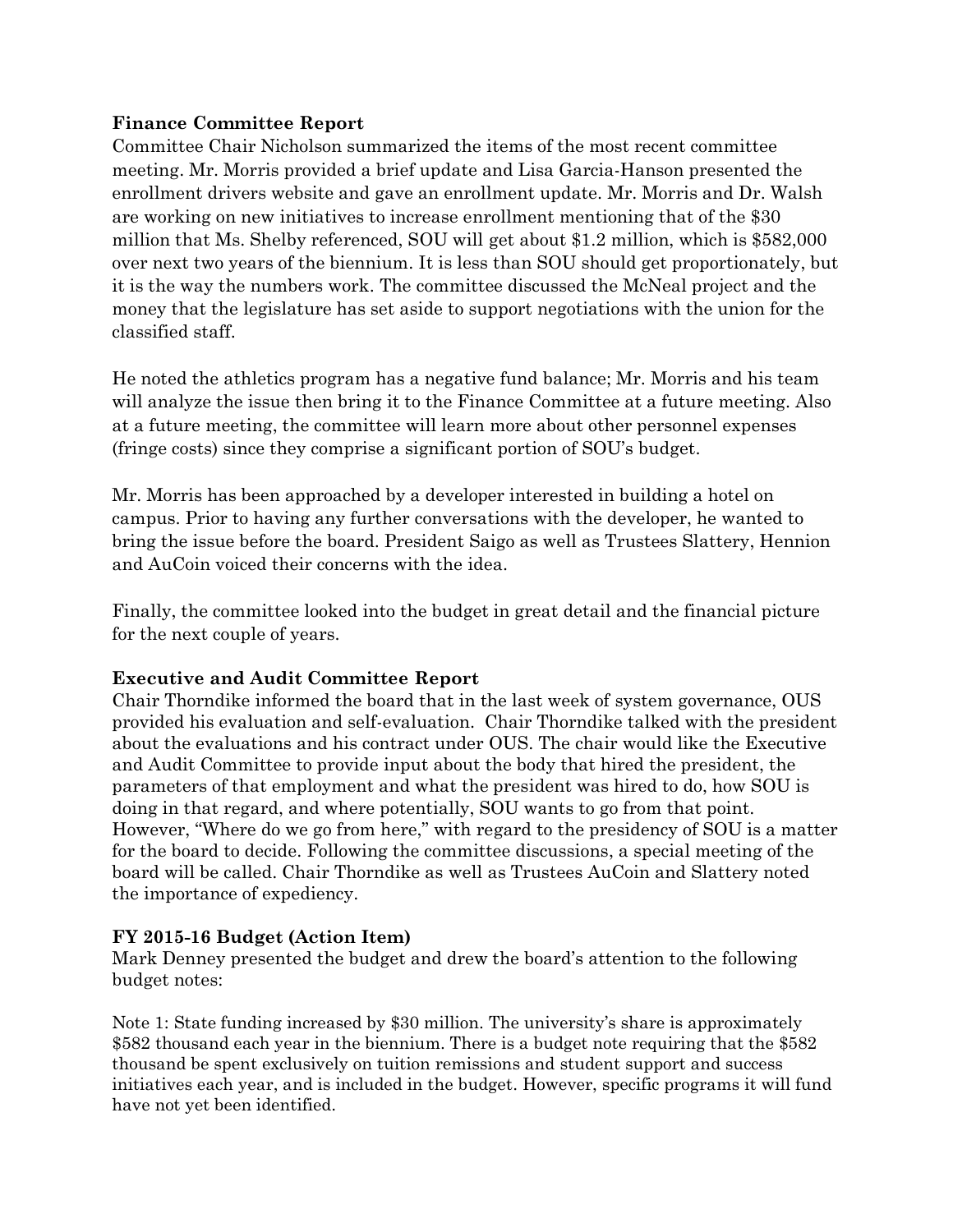Note 5: The budget includes a three percent compensation increase pool. This should be adequate to cover SOU's current cost of the negotiated salary package, though the university is in negotiations currently and the final outcome is unknown. The challenge will be the rollup of the salary packages into the FY 17 budget.

Note 7: If actual fall 2015 enrollment is flat or better compared to last year, additional adjunct faculty and graduate assistants will need to be hired. The provost has identified the financial impact at \$363 thousand for adjuncts and \$57 thousand for graduate assistants that would have to be added to the budget to accommodate increased student enrollment

Note 13: All auxiliary and designated operations department budgets are balanced with the exception of athletics. That budget has a current deficit of approximately \$400 thousand that includes the addition of two new sports teams and includes funding for post-season travel should SOU's teams be successful next year. There will be an extensive athletics discussion with the Finance Committee soon.

Mr. Denny reviewed the budget, variances, original FY 15 budget and noted the greater state appropriation up from \$16.7 to \$20 million, while the retrenchment plan projected \$14.6 million. Dissolution of the OUS system added \$1.6 million of those dollars to cover additional costs, and there is additional revenue in the 2015-16 biennium. A tuition increase from \$31.9 to \$33.6 million also adds to this. The increase already was approved and SOU continues to experience a better mix of higher-paying students which impacts the tuition revenue despite enrollment decline projections. Addressing Trustee Steinman, it was noted that future years will be under a three percent cap on tuition increases.

Regarding expenditures, the original budget was for \$43.8 million and is at \$45 million, which includes the additional positions SOU has hired due to the dissolution of OUS, and the three percent reserve for labor negotiations. The ending fund balance in FY 14 was 3.5 percent; the FY 15 original budget projected an 8.1 percent increase in ending fund balance and we are projecting an 8.8 percent ending fund balance. The FY 16 proposed budget projects a 10.6 percent balance. The retrenchment plan had SOU at a 7.8 percent ending fund balance. The university is doing better than the plan as enrollment did not decline.

Mr. Denney reviewed the auxiliary budgets next, noting housing, student life, athletics, fitness center, and others are part of auxiliaries. These budgets all are balanced, with the exception of athletics. Designated operations and service departments also are all balanced within their budgets.

Trustee Nootenboom asked what happens if SOU hits a 10 percent fund balance ahead of the retrenchment schedule. Mr. Denney said the retrenchment plan and its metrics last until FY 18; so, while advantageous to be ahead, SOU must continue to operate within the plan and prove that the university has a sound financial structure going forward. Looking closely at the Budgeted Operations Pro Forma, Mr. Morris added that the forecast revenue is conservative and provided details.